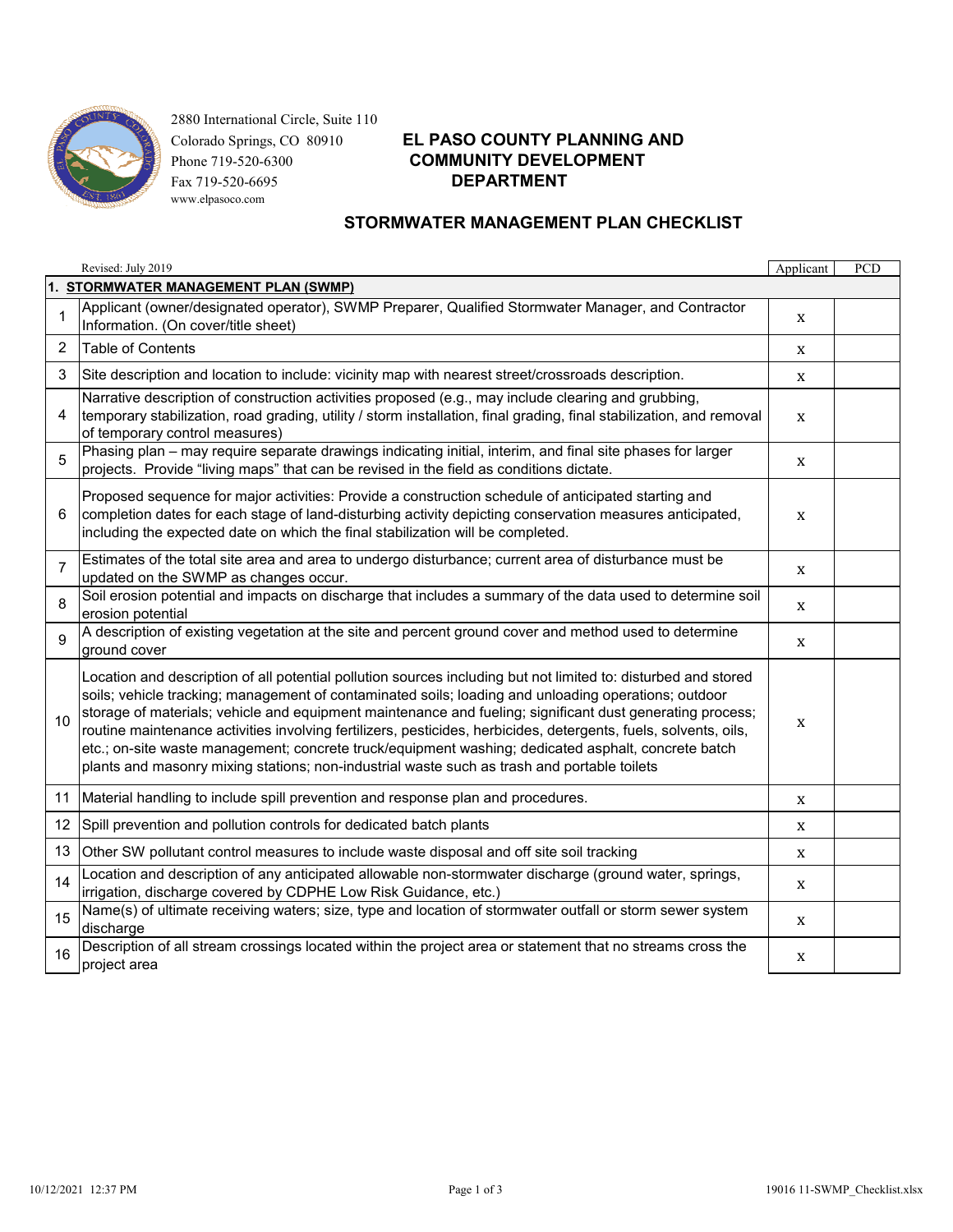

 2880 International Circle, Suite 110 Fax 719-520-6695 **DEPARTMENT**www.elpasoco.com

# Colorado Springs, CO 80910 **EL PASO COUNTY PLANNING AND** Phone 719-520-6300 **COMMUNITY DEVELOPMENT**

### **STORMWATER MANAGEMENT PLAN CHECKLIST**

|                                  | Revised: July 2019                                                                                                                                                                                                                                                                     | Applicant | PCD |
|----------------------------------|----------------------------------------------------------------------------------------------------------------------------------------------------------------------------------------------------------------------------------------------------------------------------------------|-----------|-----|
| 17                               | SWMP Map to include:                                                                                                                                                                                                                                                                   | X         |     |
|                                  | 17a construction site boundaries                                                                                                                                                                                                                                                       | X         |     |
|                                  | 17b   flow arrows to depict stormwater flow directions                                                                                                                                                                                                                                 | X         |     |
|                                  | 17c all areas of disturbance                                                                                                                                                                                                                                                           | X         |     |
|                                  | 17d areas of cut and fill                                                                                                                                                                                                                                                              | X         |     |
|                                  | 17e areas used for storage of building materials, soils (stockpiles) or wastes                                                                                                                                                                                                         | X         |     |
|                                  | 17f location of any dedicated asphalt / concrete batch plants                                                                                                                                                                                                                          | X         |     |
|                                  | 17g location of all structural control measures                                                                                                                                                                                                                                        | X         |     |
|                                  | 17h location of all non-structural control measures                                                                                                                                                                                                                                    | X         |     |
| 17i                              | springs, streams, wetlands and other surface waters, including areas that require maintenance of pre-<br>existing vegetation within 50 feet of a receiving water                                                                                                                       | X         |     |
| 18                               | Narrative description of all structural control measures to be used. Modifications to EPC standard control<br>measures must meet or exceed County-approved details.                                                                                                                    | X         |     |
| 19                               | Description of all non-structural control measures to be used including seeding, mulching, protection of<br>existing vegetation, site watering, sod placement, etc.                                                                                                                    | X         |     |
| 20                               | Technical drawing details for all control measure installation and maintenance; custom or other<br>jurisdiction's details used must meet or exceed EPC standards                                                                                                                       | X         |     |
| 21                               | Procedure describing how the SWMP is to be revised                                                                                                                                                                                                                                     | X         |     |
| 22                               | Description of Final Stabilization and Long-term Stormwater Quality (describe nonstructural and structural<br>measures to control SW pollutants after construction operations have been completed, including detention,<br>water quality control measure etc.)                         | X         |     |
| 23                               | Specification that final vegetative cover density is to be 70% of pre-disturbed levels                                                                                                                                                                                                 | X         |     |
| 24                               | Outline of permit holder inspection procedures to install, maintain, and effectively operate control measures<br>to manage erosion and sediment                                                                                                                                        | X         |     |
| 25                               | Record keeping procedures identified to include signature on inspection logs and location of SWMP<br>records on-site                                                                                                                                                                   | X         |     |
| 26                               | If this project relies on control measures owned or operated by another entity, a documented agreement<br>must be included in the SWMP that identifies location, installation and design specifications, and<br>maintenance requirements and responsibility of the control measure(s). | X         |     |
|                                  | Please note: all items above must be addressed. If not applicable, explain why, simply identifying<br>"not applicable" will not satisfy CDPHE requirement of explanation.                                                                                                              |           |     |
|                                  | 2. ADDITIONAL REPORTS/PERMITS/DOCUMENTS                                                                                                                                                                                                                                                |           |     |
| а                                | Grading and Erosion Control Plan (signed)                                                                                                                                                                                                                                              | X         |     |
| b                                | Erosion and Stormwater Quality Control Permit (ESQCP) (signed)                                                                                                                                                                                                                         | X         |     |
| <b>Applicant Comments:</b><br>3. |                                                                                                                                                                                                                                                                                        |           |     |
| a                                | Appendix 9 added to current and active SWMP. Report to reflect Filing No. 11 specific information<br>(See Appendix<br>Exhibits; Sheet 22 & Sheet 28)                                                                                                                                   | X         |     |